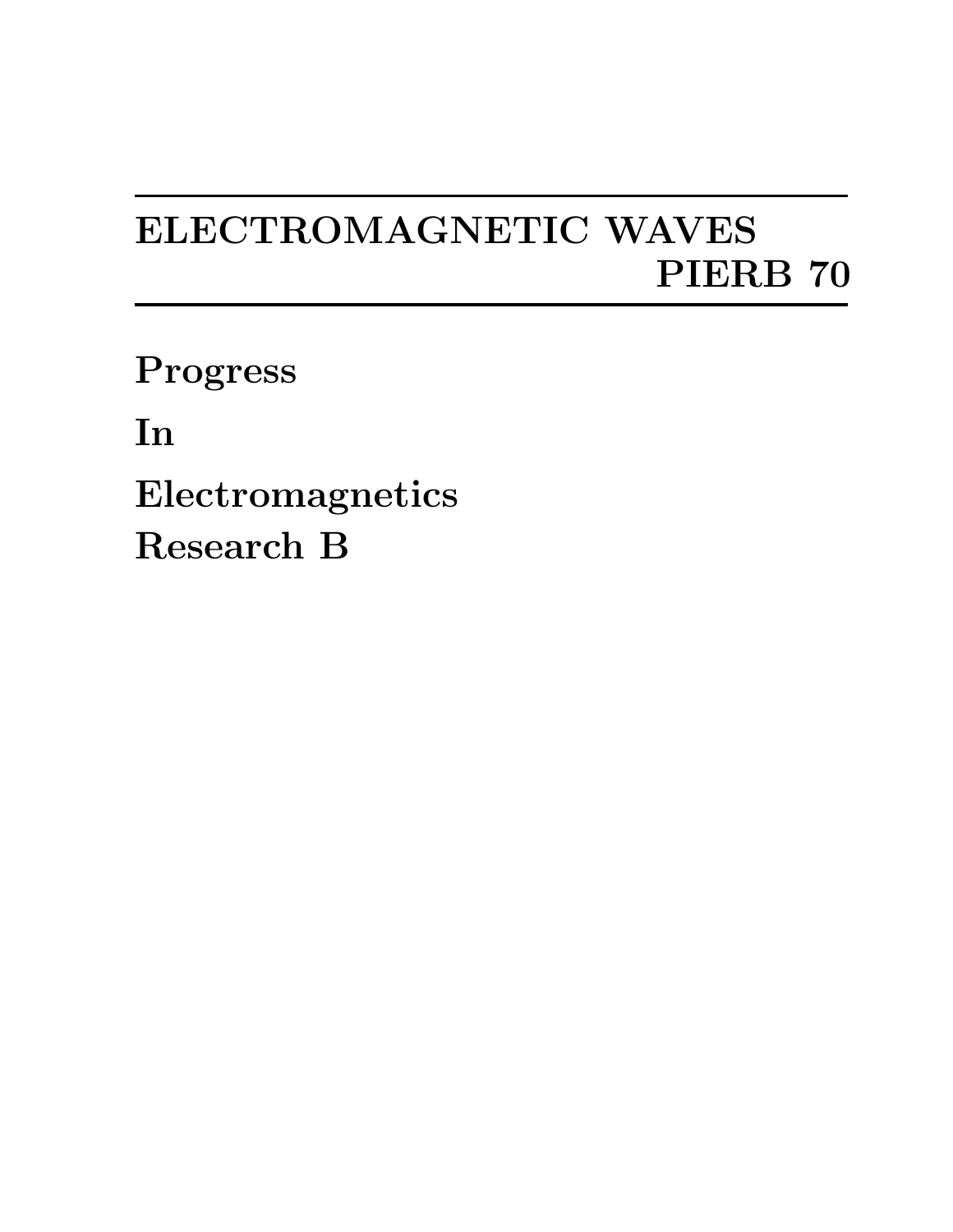$\odot$  2016 EMW Publishing. All rights reserved.

No part of this publication may be reproduced. Request for permission should be addressed to the Publisher.

All inquiries regarding copyrighted material from this publication, manuscript submission instructions, and subscription orders and price information should be directed to: EMW Publishing, P. O. Box 425517, Kendall Square, Cambridge, Massachusetts 02142, USA.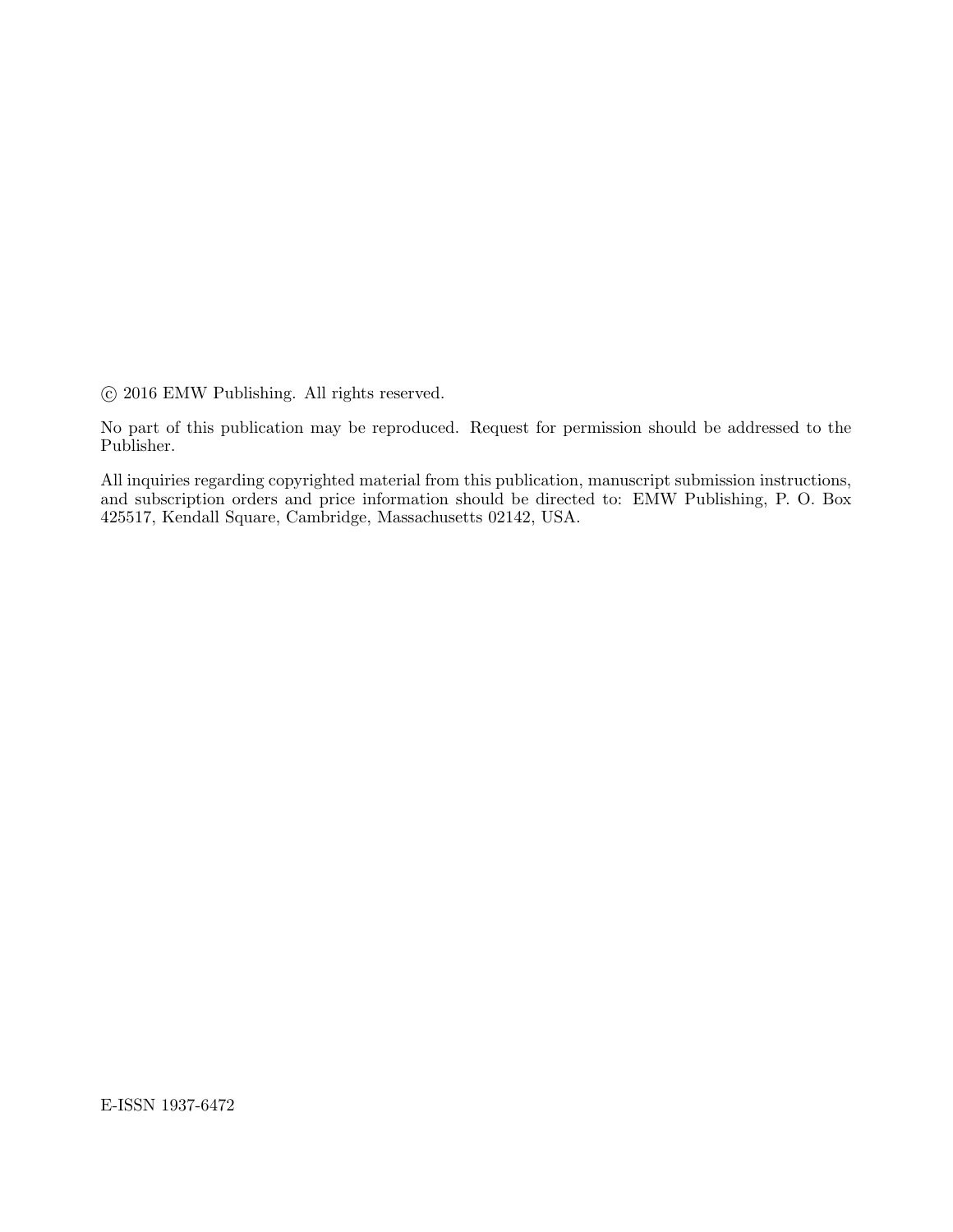## ELECTROMAGNETIC WAVES PIERB 70

Progress In Electromagnetics Research B

Chief Editors: Weng Cho Chew and Sailing He

EMW Publishing Cambridge, Massachusetts, USA